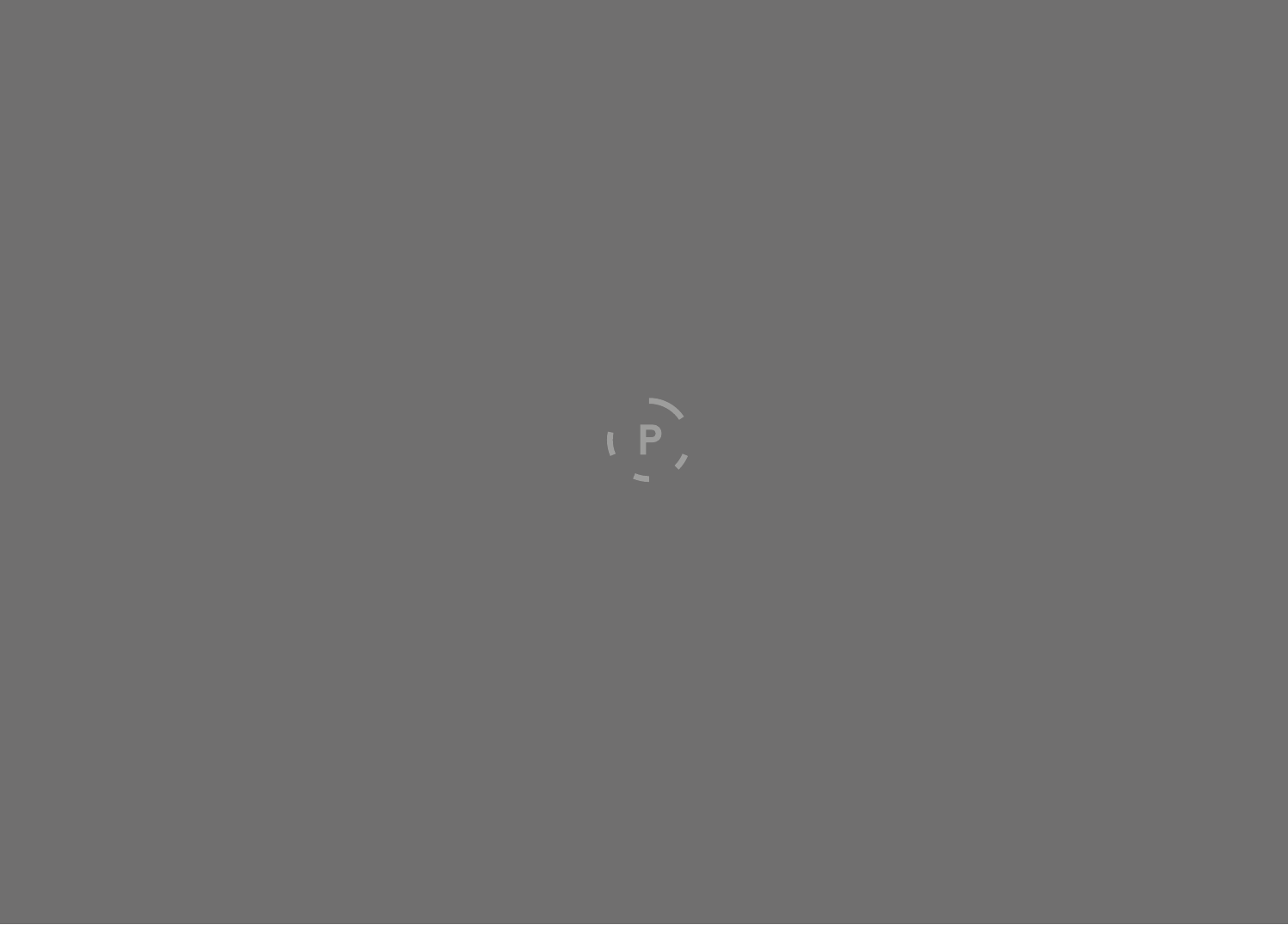## $\overrightarrow{P}$

## **PAGÈS**

CRÉATEUR D'AUTOMATES<br>LA CHAUX-DE-FONDS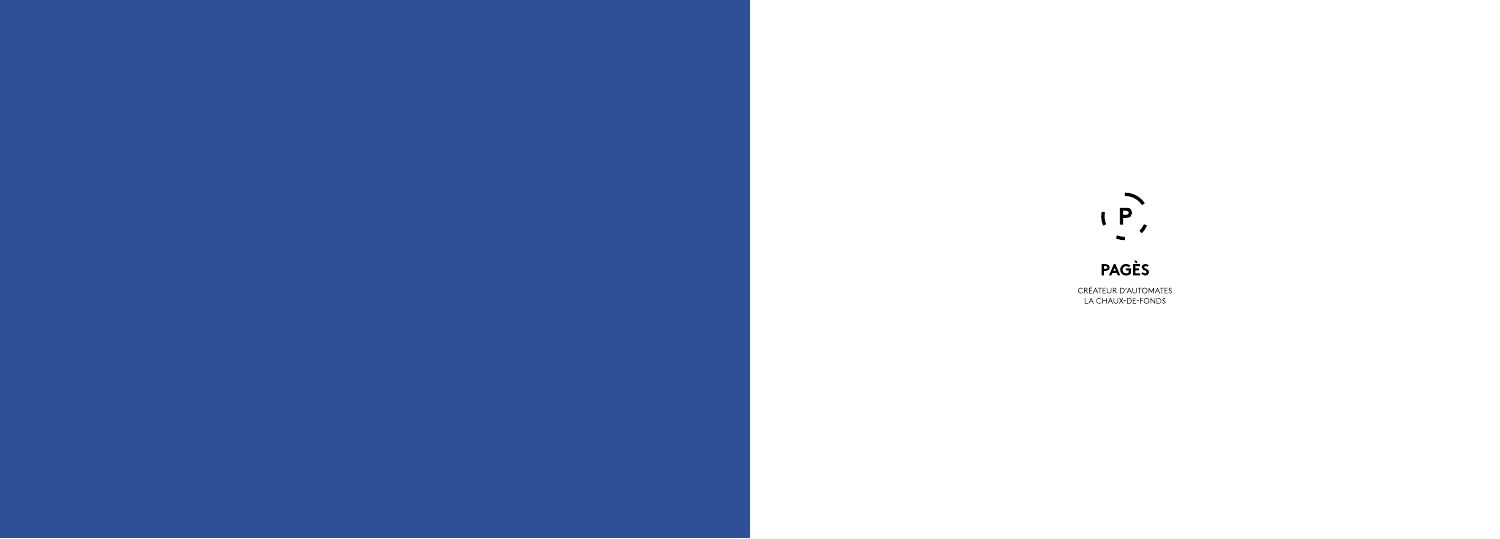## Raúl Pagès

Creator of automata / Master watchmaker

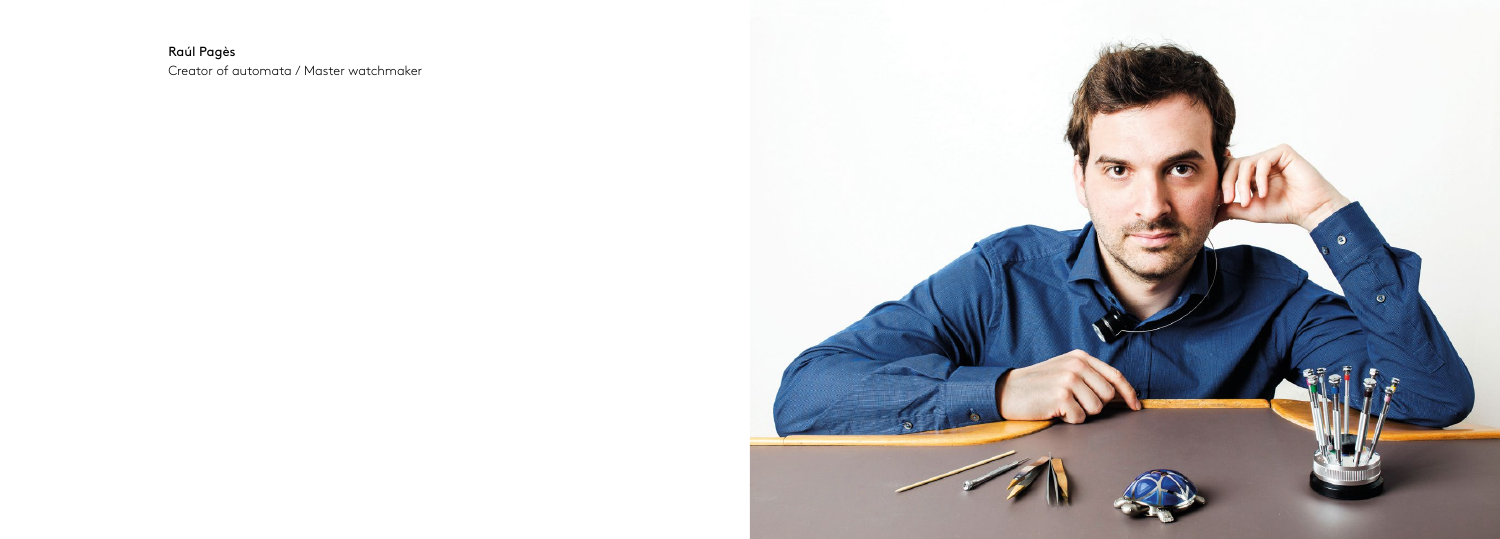4

Raúl Pagès is specialized in high-end automata, art pieces powered by a mechanism very similar to a *haute horlogerie* movement.

Native of the Jura Arc, cradle of the Swiss watchmaking industry, Raúl Pagès completed his education with a dual specialization in restoration and horological complications and in horological construction. He acquired a thorough knowledge of automata through his work in horological restoration, especially when working on Fabergé eggs, some of which contained mechanical animals. For six years, Raúl Pagès worked as a watchmaker at Parmigiani Fleurier, which brought him into close contact with unique timepieces that are part of the watchmaking heritage.

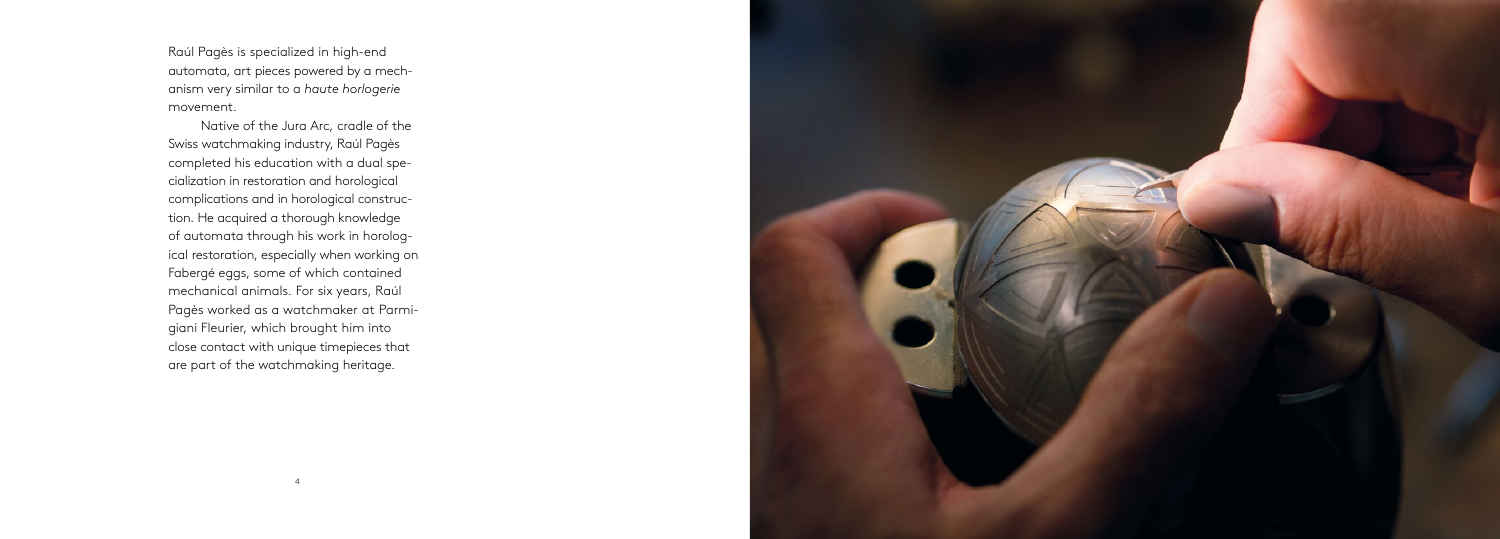His passion for high-quality movements and delicate ornamentation gave rise to his desire to recreate this 19th century tradition. Raúl Pagès founded the independent brand PAGÈS in La Chaux-de-Fonds in 2012. Putting into practice the experience and knowledge gained during his work as a restorer, he creates objects that are in keeping with the times, unique pieces using contemporary design and the finest materials. His vision is based on the core values of creativity, innovation and expertise applied to miniature works of art that both charm and entertain by their playful aspect and aesthetic refinement.

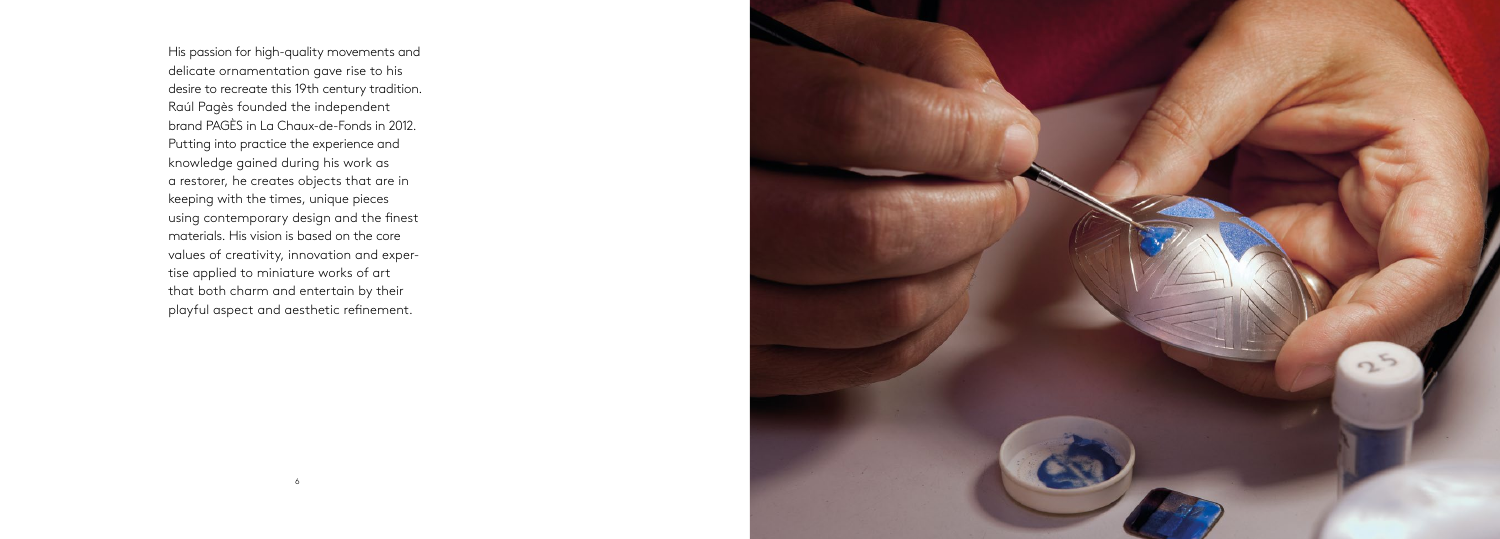The "Tortoise" automaton Piece unique

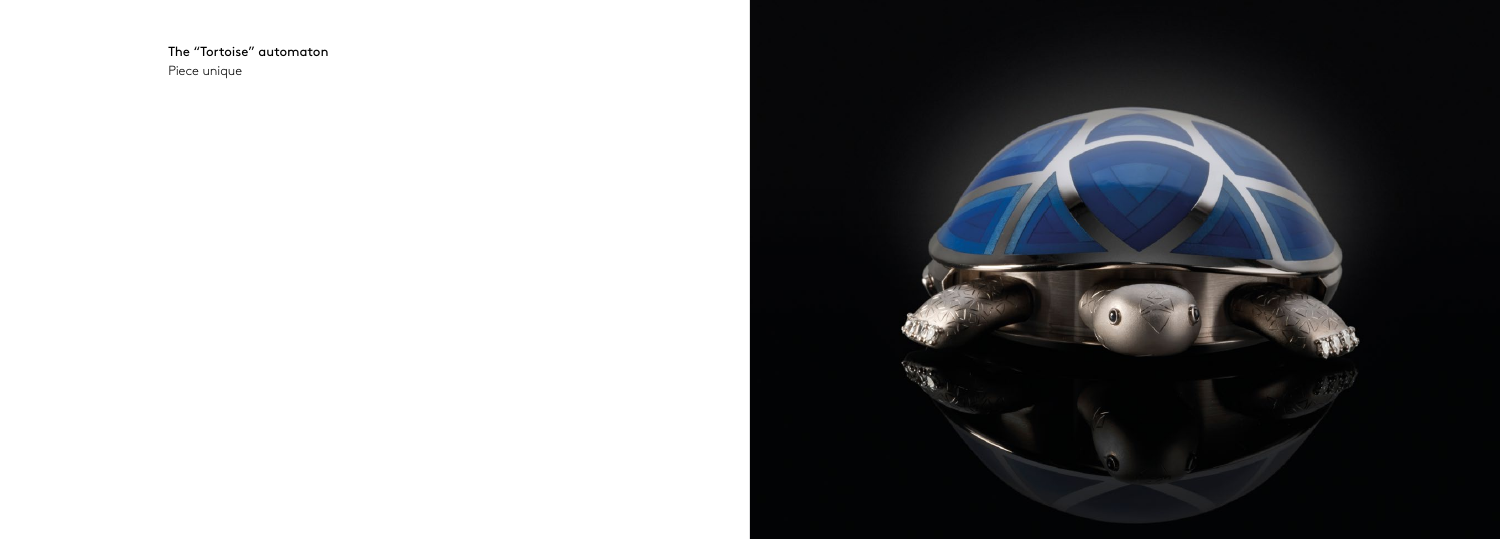10

The Tortoise is an exceptional piece with a unique finish. The automaton moves thanks to a mechanism similar to a watch movement. A key is used to wind up the Tortoise which then moves forward while moving its legs and head.

The Tortoise is the result of several years of work that have gone into the search for excellence. This unique piece has been entirely manufactured in Switzerland. All the parts that go into the movement a total of over 300 — were produced by craftsmen in the greatest respect of watchmaking traditions.

The ingenuity of the mechanism is combined with the sumptuous decor of the shell made from fine materials. The shell, the legs and the head are made out of 18-cts gold. Diamonds have been inserted in the claws and the eyes are decorated with sapphires.

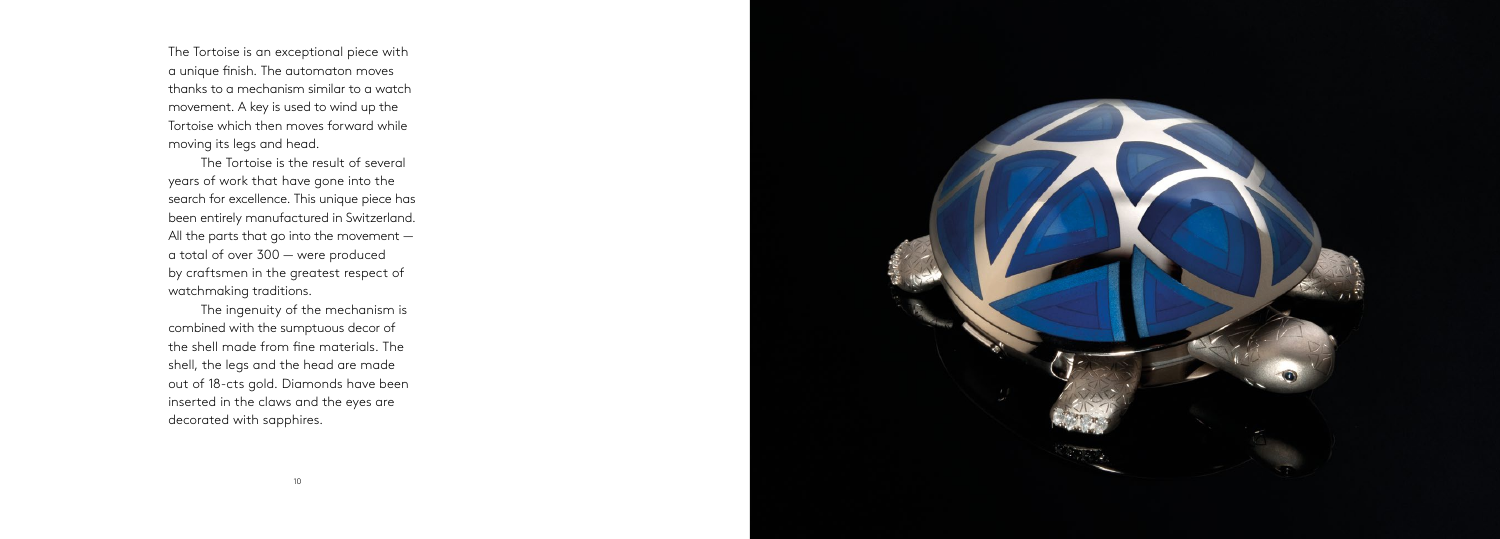The shell was engraved and enamelled by specialized craftsmen in the area. Many techniques, such as hand bevelling, guilloche work, Côtes de Genève, polished screws, bridge graining and rhodiumplating have been used to obtain an exquisite finish.

The tortoise is the emblem of longevity, wisdom and perseverance, values that Raúl Pagès seeks to express in his automata. The animal also symbolises the philosophy of his work : a search for continuity that perpetuates the tradition of miniature automata.

With this unique piece, PAGÈS brings back to life the forgotten tradition of prestigious automatons.

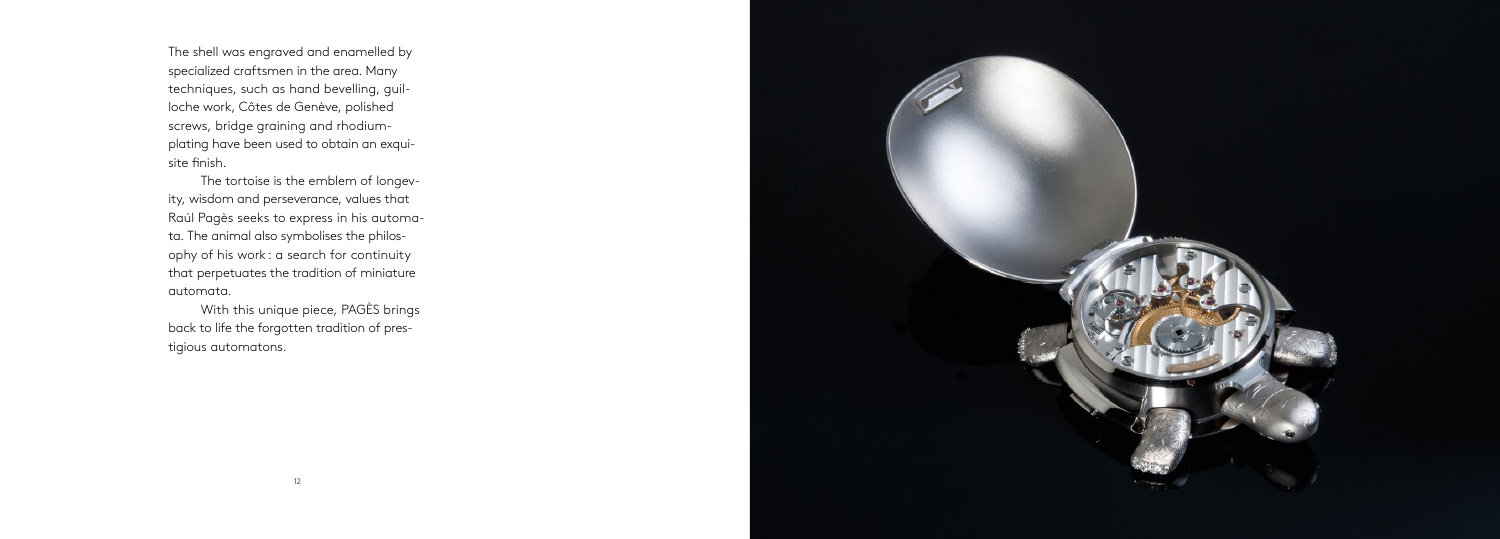This type of automata first appeared in the 17C. In the next two centuries, automata reached the peak of their popularity, especially with pieces created by such ingenious watchmakers as Jaquet-Droz, Henri Maillardet and Karl Fabergé. Originally intended for world leaders — European kings, Chinese emperors, Russian czars and Turkish sultans — the automata also enthralled the crowds that thronged to the exhibitions where these exceptional objects were displayed.

The manufacture of these celebrated automata ceased in the early 20C. Wishing to revive this ancient tradition, Raúl Pagès today creates contemporary designs inspired by the masterpieces of the past.